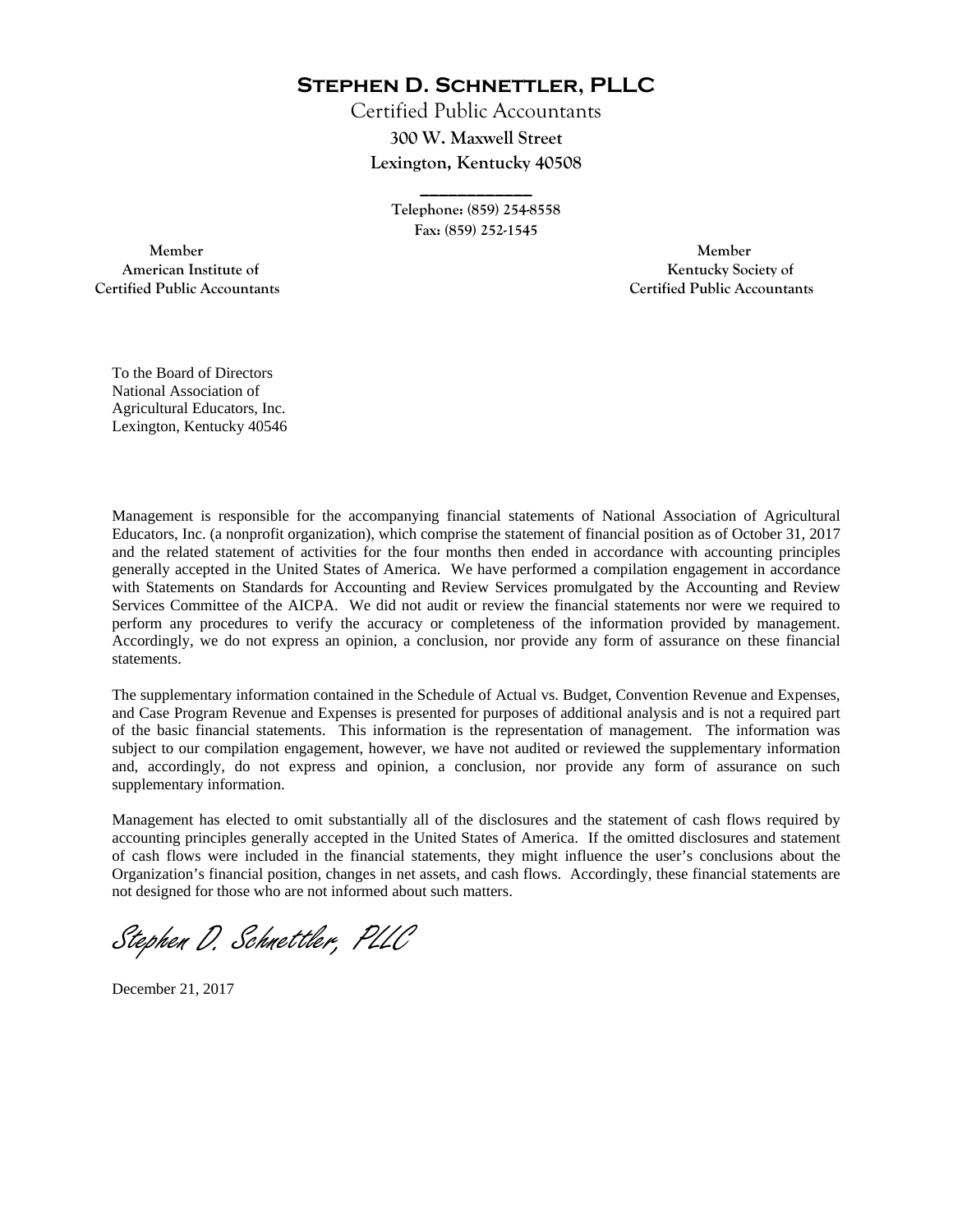# NATIONAL ASSOCIATION OF AGRICULTURAL EDUCATORS, INC. **Statement of Financial Position** October 31, 2017

| <b>ASSETS</b>                         |                 |
|---------------------------------------|-----------------|
| Cash on deposit                       | \$<br>558,903   |
| Investments - operating fund          | 721,923         |
| Investments - life membership fund    | 248,546         |
| Accounts receivable                   | 221,114         |
| Inventory                             | 5,000           |
| Prepaid expenses                      | 98,824          |
| Property and equipment - CASE         | 399             |
| Property and equipment                | 8,017           |
| <b>TOTAL ASSETS</b>                   | \$<br>1,862,726 |
| <b>LIABILITIES AND NET ASSETS</b>     |                 |
| <b>LIABILITIES</b>                    |                 |
| Accounts payable                      | \$<br>75,866    |
| Accrued leave payable                 | 48,633          |
| Other current liabilities             | 9,435           |
| <b>TOTAL LIABILITIES</b>              | 133,934         |
| <b>NET ASSETS</b>                     |                 |
| Unrestricted net assets:              |                 |
| Current operation                     | 1,202,041       |
| Board designated for special purposes | 214,355         |
| Temporarily restricted net assets     | 1,550           |
| <b>CASE Project</b>                   | 310,846         |
| <b>TOTAL NET ASSETS</b>               | 1,728,792       |
| TOTAL LIABILITIES AND NET ASSETS      | \$<br>1,862,726 |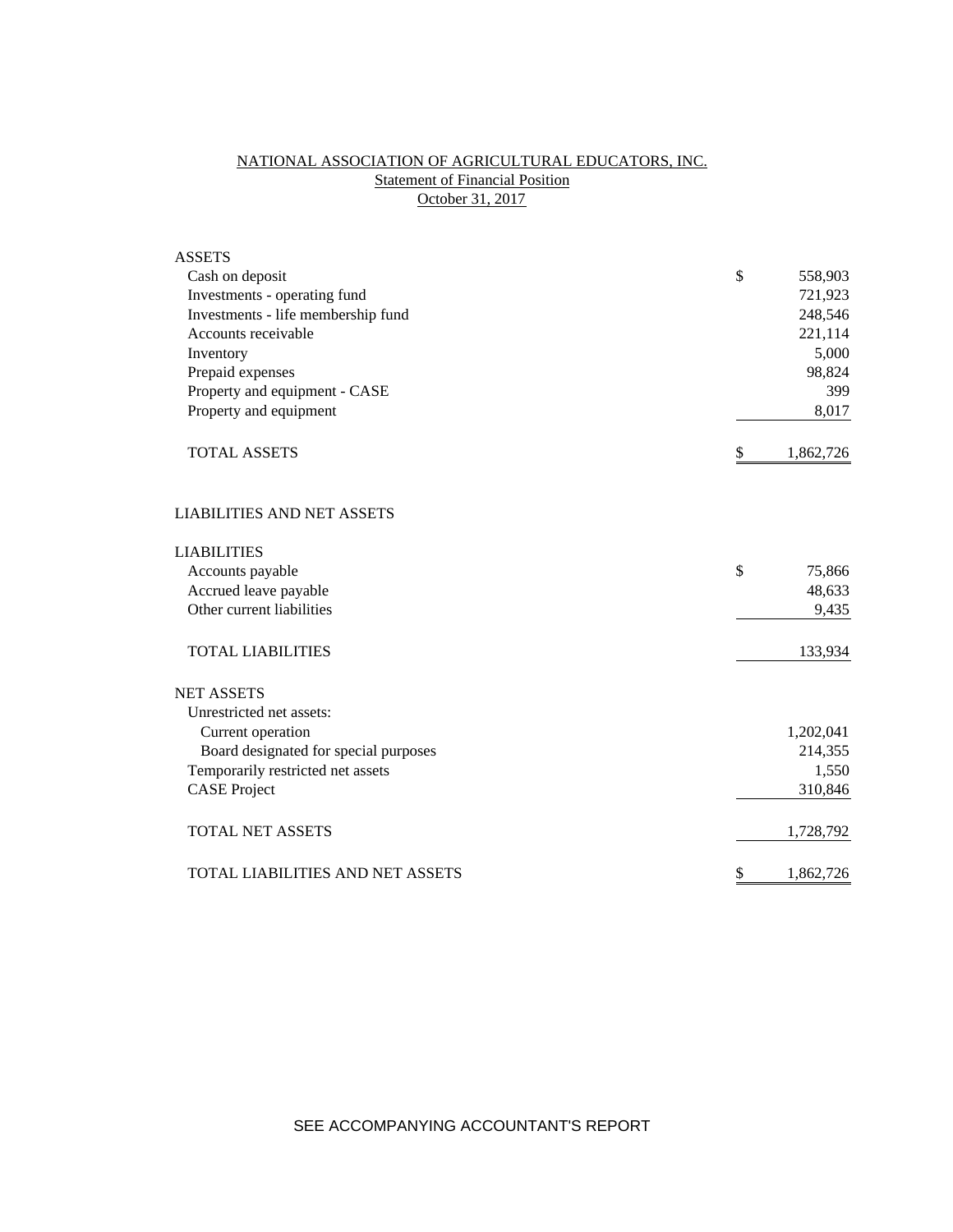### NATIONAL ASSOCIATION OF AGRICULTURAL EDUCATORS, INC. **Statement of Activities** For the Four Months Ended October 31, 2017

|                                       | Unrestricted |                |    |                   |             |               |                 |
|---------------------------------------|--------------|----------------|----|-------------------|-------------|---------------|-----------------|
|                                       |              | Current        |    | Board             | Temporarily | CASE          |                 |
|                                       |              | Operations     |    | Designated        | Restricted  | Project       | Total           |
| Revenue, Gains and Losses             |              |                |    |                   |             |               |                 |
| Membership dues                       | \$           | 282,147        | \$ | 840               | \$          | \$            | \$<br>282,987   |
| Convention registration               |              | 75,310         |    |                   |             |               | 75,310          |
| Sponsorship and awards                |              | 3.476          |    |                   |             |               | 3,476           |
| Merchandise sales                     |              | 3,090          |    |                   |             |               | 3,090           |
| Contributions                         |              |                |    |                   |             |               |                 |
| Management fees                       |              |                |    |                   |             |               |                 |
| Net realized and unrealized           |              |                |    |                   |             |               |                 |
| gains (losses) on securities          |              | 57.112         |    |                   |             |               | 57,112          |
| Interest and dividends                |              | 3,423          |    |                   |             |               | 3,423           |
| FFA Foundation projects               |              | 109,880        |    |                   |             |               | 109,880         |
| CASE Program income                   |              |                |    |                   |             | 649,705       | 649,705         |
| Other income                          |              | 341,789        |    |                   |             |               | 341,789         |
| Total Revenue, Gaines and Losses      |              | 876,227        |    | 840               |             | 649,705       | 1,526,772       |
| Net Assets Released from Restrictions |              |                |    | $\qquad \qquad -$ |             |               |                 |
| Total Revenue, Gains and Losses       |              |                |    |                   |             |               |                 |
| and Reclassifications                 |              | 876,227        |    | 840               |             | 649,705       | 1,526,772       |
| <b>Expenses</b>                       |              |                |    |                   |             |               |                 |
| General expenses                      |              | 454,956        |    |                   |             |               | 454,956         |
| FFA Foundation projects               |              | 2,008          |    |                   |             |               | 2,008           |
| <b>CASE Program expenses</b>          |              | $\overline{a}$ |    |                   |             | 628,726       | 628,726         |
| Convention expenses                   |              | 1,808          |    |                   |             |               | 1,808           |
| Total expenses                        |              | 458,772        |    |                   |             | 628,726       | 1,087,498       |
| INCREASE (DECREASE) IN NET ASSETS     |              | 417,455        |    | 840               |             | 20,979        | 439,274         |
| NET ASSETS AT BEGINNING OF PERIOD     |              | 784,586        |    | 213,515           | 1,550       | 289,867       | 1,289,518       |
| NET ASSETS AT END OF PERIOD           | \$           | 1,202,041      | \$ | 214,355           | \$<br>1,550 | \$<br>310,846 | \$<br>1,728,792 |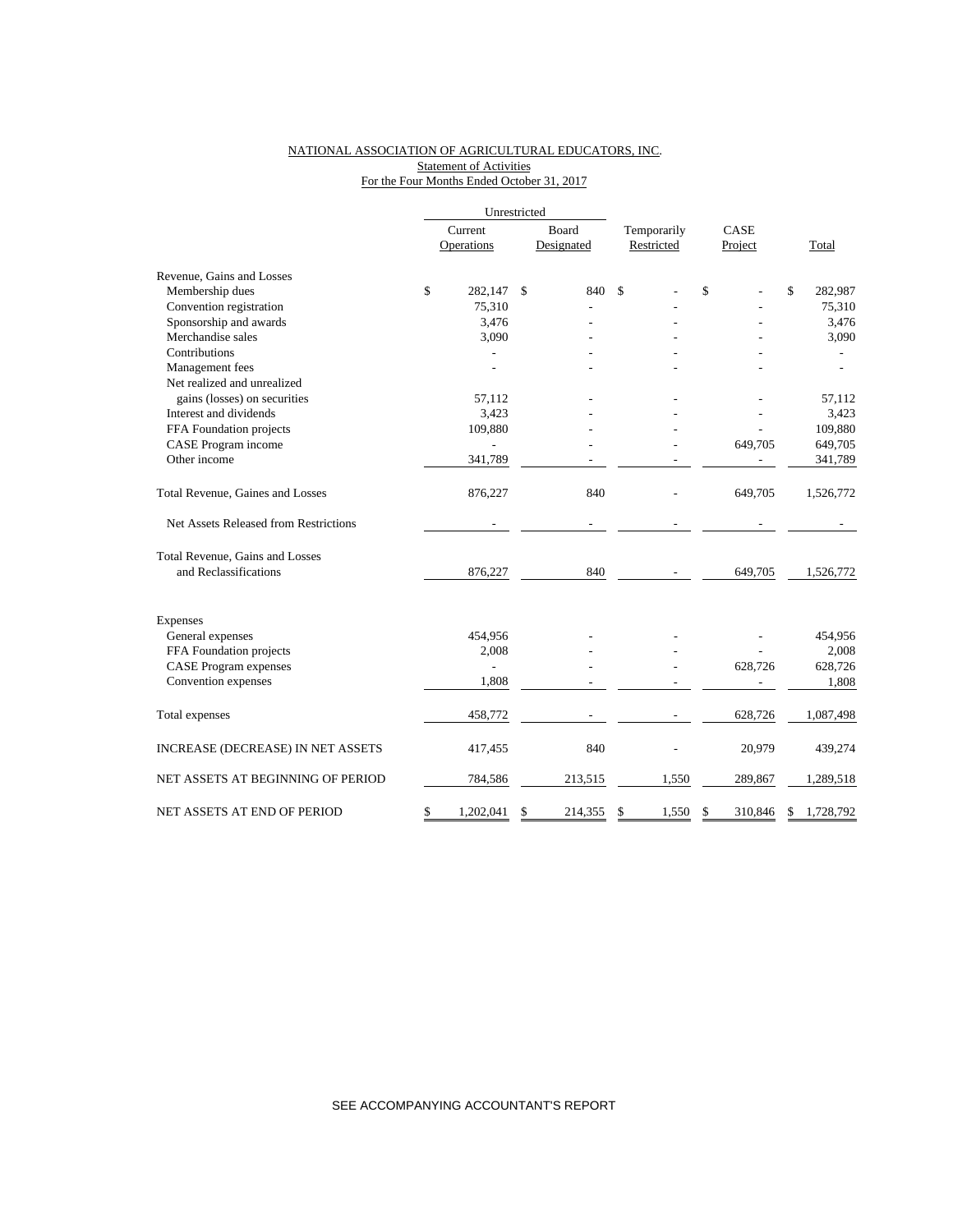## NATIONAL ASSOCIATION OF AGRICULTURAL EDUCATORS, INC. Schedule of Actual vs. Budget

For the One and Four Months Ended October 31, 2017

|                                                       |    | <b>MONTH</b><br><b>ACTUAL</b> |  | <b>MONTH</b><br><b>BUDGET</b> |              | <b>MONTH</b><br><b>\$VARIANCE</b> | YEAR TO DATE<br><b>ACTUAL</b> |                          |              | <b>YEAR</b><br><b>BUDGET</b> | <b>YEAR</b><br><b><i>SVARIANCE</i></b> |            |
|-------------------------------------------------------|----|-------------------------------|--|-------------------------------|--------------|-----------------------------------|-------------------------------|--------------------------|--------------|------------------------------|----------------------------------------|------------|
| <b>REVENUE</b>                                        |    |                               |  |                               |              |                                   |                               |                          |              |                              |                                        |            |
| Member dues                                           | \$ | 43,970 \$                     |  | 33,704                        | $\mathbb{S}$ | 10,266                            | -\$                           | 277,737                  | $\mathbb{S}$ | 404,445                      | \$                                     | (126,708)  |
| Corporate membership dues                             |    | 3,000                         |  | 2,625                         |              | 375                               |                               | 5,250                    |              | 31,500                       |                                        | (26, 250)  |
| Upper division scholarships                           |    |                               |  | 1,833                         |              | (1, 833)                          |                               | ÷,                       |              | 22,000                       |                                        | (22,000)   |
| Delmar scholarships                                   |    |                               |  | 625                           |              | (625)                             |                               | L,                       |              | 7,500                        |                                        | (7,500)    |
| Foundation management fees                            |    | $\overline{a}$                |  | 8,333                         |              | (8, 333)                          |                               | ÷,                       |              | 100,000                      |                                        | (100,000)  |
| Interest and dividends                                |    | 389                           |  | 2,917                         |              | (2,528)                           |                               | 2,531                    |              | 35,000                       |                                        | (32, 469)  |
| Net realized and unrealized                           |    |                               |  |                               |              |                                   |                               |                          |              |                              |                                        |            |
| gains (losses) on securities                          |    | 19,273                        |  | ä,                            |              | 19,273                            |                               | 57,112                   |              | ÷,                           |                                        | 57,112     |
| Merchandise sales                                     |    | 154                           |  | 500                           |              | (346)                             |                               | 3,090                    |              | 6,000                        |                                        | (2,910)    |
| Investment income, Life Fund                          |    | 132                           |  | 1,000                         |              | (868)                             |                               | 892                      |              | 12,000                       |                                        | (11, 108)  |
| Contributions, Legislative Fund                       |    | ÷,                            |  | $\overline{\phantom{a}}$      |              |                                   |                               | ÷,                       |              |                              |                                        |            |
| Miscellaneous income                                  |    | $\overline{a}$                |  | 750                           |              | (750)                             |                               | L,                       |              | 9,000                        |                                        | (9,000)    |
| Scholarship raffle proceeds                           |    | $\overline{a}$                |  |                               |              |                                   |                               |                          |              |                              |                                        |            |
| National Teach Ag Campaign                            |    | ä,                            |  | 37,500                        |              | (37,500)                          |                               | 78,720                   |              | 450,000                      |                                        | (371, 280) |
| Teacher crisis fund                                   |    | 20                            |  | $\blacksquare$                |              | 20                                |                               | 9,563                    |              | ÷,                           |                                        | 9,563      |
| <b>BFRDP</b> Grant                                    |    | $\blacksquare$                |  | ä,                            |              |                                   |                               | ÷,                       |              | L.                           |                                        | $\sim$     |
| AEM business manager stipend                          |    | L.                            |  | 333                           |              | (333)                             |                               | L.                       |              | 4,000                        |                                        | (4,000)    |
| DuPont agriscience revenue                            |    |                               |  | $\blacksquare$                |              |                                   |                               | 172,352                  |              | $\blacksquare$               |                                        | 172,352    |
| DuPont - non foundation                               |    | 48,369                        |  | ÷                             |              | 48,369                            |                               | 57,748                   |              |                              |                                        | 57,748     |
| NPS National Ag Ed leadership dinner                  |    | ä,                            |  | 352                           |              | (352)                             |                               | $\overline{\phantom{a}}$ |              | 4,225                        |                                        | (4,225)    |
| CASE management fee                                   |    |                               |  | 2,000                         |              | (2,000)                           |                               | ÷,                       |              | 24,000                       |                                        | (24,000)   |
| Council MMM management fee                            |    | ÷                             |  | 417                           |              | (417)                             |                               | $\overline{a}$           |              | 5,000                        |                                        | (5,000)    |
| Teach AG non-foundation revenue                       |    | 660                           |  | $\blacksquare$                |              | 660                               |                               | 2,526                    |              |                              |                                        | 2,526      |
| FFA Foundation project - TTTK                         |    | $\overline{\phantom{a}}$      |  | 4,375                         |              | (4,375)                           |                               | 65,600                   |              | 52,500                       |                                        | 13,100     |
| FFA Foundation project - OPAP                         |    |                               |  | 917                           |              | (917)                             |                               | $\blacksquare$           |              | 11,000                       |                                        | (11,000)   |
| FFA Foundation project - OMSP                         |    |                               |  | 917                           |              | (917)                             |                               |                          |              | 11,000                       |                                        | (11,000)   |
| FFA Foundation project - OT                           |    |                               |  | 917                           |              | (917)                             |                               | 8,200                    |              | 11,000                       |                                        | (2,800)    |
| FFA Foundation project - OYM                          |    |                               |  | 917                           |              | (917)                             |                               | $\omega$                 |              | 11,000                       |                                        | (11,000)   |
| FFA Foundation project - Lifetime Achievement         |    |                               |  | 208                           |              | (208)                             |                               |                          |              | 2,500                        |                                        | (2,500)    |
| FFA Foundation project - Outstanding Service Citation |    |                               |  | $\omega$                      |              | $\omega$                          |                               |                          |              | L.                           |                                        |            |
| FFA Foundation teacher workshop                       |    |                               |  | 1,667                         |              | (1,667)                           |                               |                          |              | 20,000                       |                                        | (20,000)   |
| FFA Foundation upper division scholarships            |    |                               |  | ÷                             |              |                                   |                               | $\overline{a}$           |              | L.                           |                                        | $\sim$     |
| FFA Foundation Agriscience Teacher                    |    |                               |  | 2,050                         |              | (2,050)                           |                               |                          |              | 24,600                       |                                        | (24,600)   |
| FFA Foundation NATAA/NAII                             |    |                               |  | 10,000                        |              | (10,000)                          |                               | ÷,                       |              | 120,000                      |                                        | (120,000)  |
| FFA Foundation project - XLR8                         |    |                               |  | 2,000                         |              | (2,000)                           |                               | ÷,                       |              | 24,000                       |                                        | (24,000)   |
| FFA Foundation communities of practice                |    |                               |  | 4,783                         |              | (4,783)                           |                               | 36,080                   |              | 57,400                       |                                        | (21, 320)  |
| FFA Foundation convention internet lounge             |    | ÷,                            |  | ÷,                            |              |                                   |                               | $\sim$                   |              | ä,                           |                                        | $\sim$     |
| CASE program net income                               |    | (36, 181)                     |  | $\overline{\phantom{a}}$      |              | (36, 181)                         |                               | 20,979                   |              |                              |                                        | 20,979     |
| Convention net income                                 |    | 75,275                        |  | 4,870                         |              | 70,405                            |                               | 97,858                   |              | 58,450                       |                                        | 39,408     |
| TOTAL REVENUE                                         |    | 155,061                       |  | 126,510                       |              | 28,551                            |                               | 896,238                  |              | 1,518,120                    |                                        | (621, 882) |
|                                                       |    |                               |  |                               |              |                                   |                               |                          |              |                              |                                        |            |
| <b>EXPENSES</b>                                       |    |                               |  |                               |              |                                   |                               |                          |              |                              |                                        |            |
| Salaries                                              |    | 45,642                        |  | 31,166                        |              | 14,476                            |                               | 158,999                  |              | 373,987                      |                                        | (214,988)  |
| Taxes and benefits                                    |    | 7,756                         |  | 8,568                         |              | (812)                             |                               | 28,626                   |              | 102,817                      |                                        | (74, 191)  |
| Computer service                                      |    | 1,943                         |  | 667                           |              | 1,276                             |                               | 10,241                   |              | 8,000                        |                                        | 2,241      |
| Telephone                                             |    | 170                           |  | 500                           |              | (330)                             |                               | 2,134                    |              | 6,000                        |                                        | (3,866)    |
| Accounting                                            |    | 700                           |  | 1,367                         |              | (667)                             |                               | 2,800                    |              | 16,400                       |                                        | (13,600)   |
| Depreciation                                          |    | 244                           |  | 333                           |              | (89)                              |                               | 976                      |              | 4,000                        |                                        | (3,024)    |
| Rent                                                  |    | ÷.                            |  | 833                           |              | (833)                             |                               | 10,050                   |              | 10,000                       |                                        | 50         |
| Insurance                                             |    | 315                           |  | 833                           |              | (518)                             |                               | 1,262                    |              | 10,000                       |                                        | (8,738)    |
| Legal                                                 |    | ä,                            |  | 83                            |              | (83)                              |                               |                          |              | 1,000                        |                                        | (1,000)    |
| Office Supplies                                       |    | 184                           |  | 1,083                         |              | (899)                             |                               | 2,623                    |              | 13,000                       |                                        | (10, 377)  |
| Bank charges and investment fees                      |    | 2,305                         |  | 8                             |              | 2,297                             |                               | 4,489                    |              | 100                          |                                        | 4,389      |
| Printing, general                                     |    | 120                           |  | 250                           |              | (130)                             |                               | 1,073                    |              | 3,000                        |                                        | (1,927)    |
| Staff training                                        |    | 412                           |  | $42\,$                        |              | 370                               |                               | 412                      |              | 500                          |                                        | (88)       |
| Taxes and licenses                                    |    |                               |  | $\overline{4}$                |              | (4)                               |                               |                          |              | 50                           |                                        | (50)       |
| Membership and contributions                          |    | 3,000                         |  | 1,667                         |              | 1,333                             |                               | 6,050                    |              | 20,000                       |                                        | (13,950)   |

(Continued)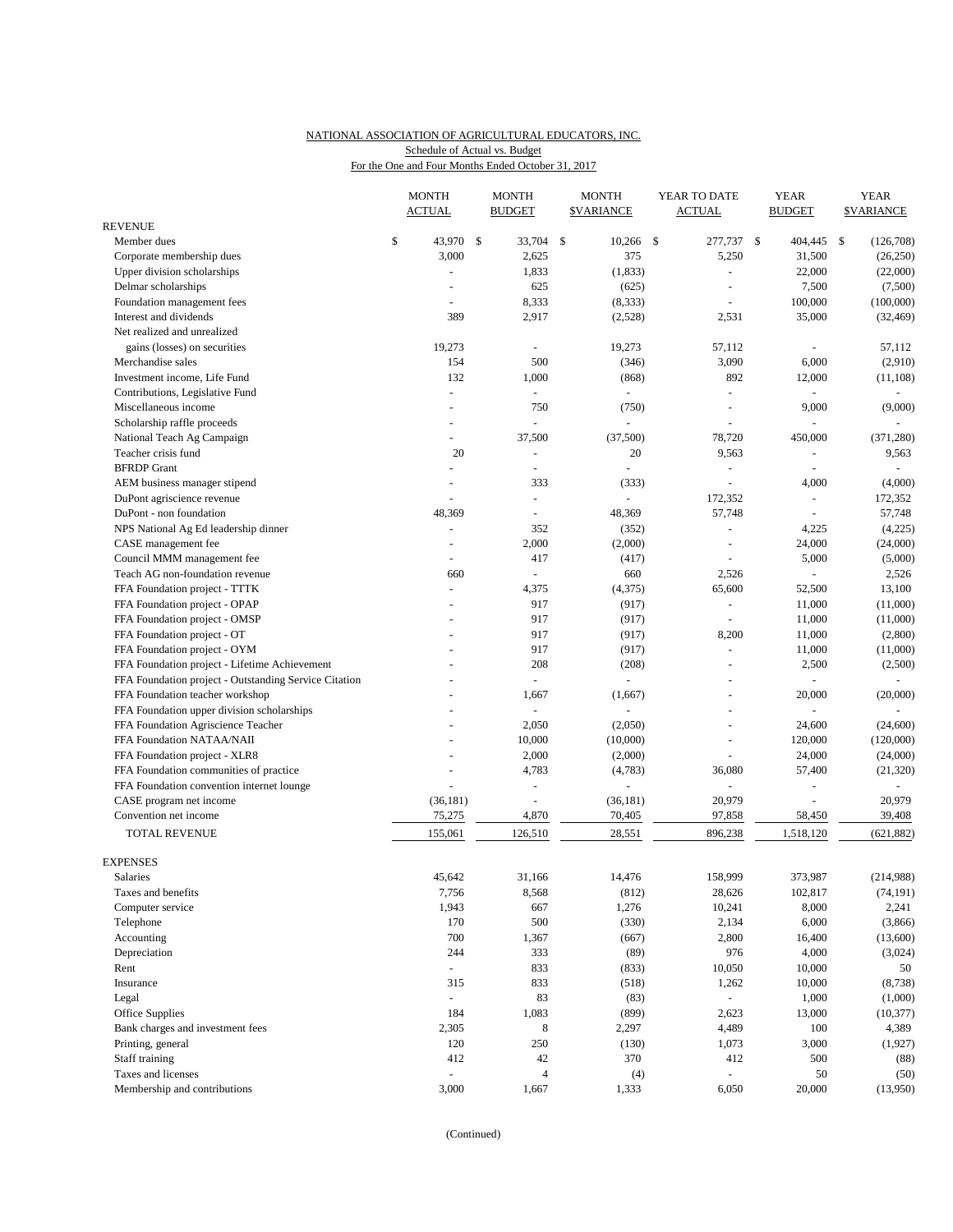## NATIONAL ASSOCIATION OF AGRICULTURAL EDUCATORS, INC. Schedule of Actual vs. Budget

For the One and Four Months Ended October 31, 2017

|                                                       | <b>MONTH</b><br><b>ACTUAL</b> | <b>MONTH</b><br><b>BUDGET</b> | <b>MONTH</b><br><b><i>SVARIANCE</i></b> | YEAR TO DATE<br><b>ACTUAL</b> | <b>YEAR</b><br><b>BUDGET</b> | <b>YEAR</b><br><b>SVARIANCE</b> |
|-------------------------------------------------------|-------------------------------|-------------------------------|-----------------------------------------|-------------------------------|------------------------------|---------------------------------|
| Travel, staff                                         | 1,517                         | 2,917                         | (1,400)                                 | 7,317                         | 35,000                       | (27, 683)                       |
| Promotion and marketing                               |                               | 2,083                         | (2,083)                                 | 213                           | 25,000                       | (24, 787)                       |
| Merchandise and diaries                               |                               | 208                           | (208)                                   | 4,791                         | 2,500                        | 2,291                           |
| Photocopying                                          | $\overline{\phantom{a}}$      | 8                             | (8)                                     | $\equiv$                      | 100                          | (100)                           |
| Postage, general                                      | 92                            | 667                           | (575)                                   | 1,439                         | 8,000                        | (6, 561)                        |
| Professional liability insurance                      | 39,375                        | 3,233                         | 36,142                                  | 39,375                        | 38,790                       | 585                             |
| Public relations                                      |                               | 83                            | (83)                                    | 86                            | 1,000                        | (914)                           |
| Delmar scholarships                                   |                               | 625                           | (625)                                   | 9,000                         | 7,500                        | 1,500                           |
| Travel, regional secretaries                          | ÷                             | 1,500                         | (1,500)                                 | $\overline{a}$                | 18,000                       | (18,000)                        |
| Travel, board of directors                            | 609                           | 3,333                         | (2,724)                                 | 9,298                         | 40,000                       | (30, 702)                       |
| Nat'l Teach Ag Campaign                               | 43,541                        | 34,167                        | 9,374                                   | 121,070                       | 410,000                      | (288,930)                       |
| FFA Foundation project - TTTK                         |                               | 3,875                         | (3,875)                                 | 185                           | 46,500                       | (46,315)                        |
| FFA Foundation project - OPAP                         |                               | 917                           | (917)                                   | $\overline{a}$                | 11,000                       | (11,000)                        |
| FFA Foundation project - OMSP                         |                               | 917                           | (917)                                   | 483                           | 11,000                       | (10,517)                        |
| FFA Foundation project - OT                           |                               | 917                           | (917)                                   | 1,005                         | 11,000                       | (9,995)                         |
| FFA Foundation project - OYM                          |                               | 917                           | (917)                                   | $\overline{a}$                | 11,000                       | (11,000)                        |
| FFA Foundation project - Lifetime achievement         |                               | 208                           | (208)                                   |                               | 2,500                        | (2,500)                         |
| FFA Foundation project - Outstanding service citation |                               | $\overline{a}$                | $\sim$                                  |                               | $\overline{a}$               | $\sim$                          |
| FFA Foundation teacher workshop                       |                               | ۳                             | ÷                                       |                               | ÷                            |                                 |
| FFA Foundation Regional Grants                        |                               | L,                            | L,                                      | ÷,                            |                              |                                 |
| FFA Foundation Agrisciense Teachers                   | $\overline{a}$                | 833                           | (833)                                   | 335                           | 10,000                       | (9,665)                         |
| FFA Foundation XLR8                                   | 201                           | 2,000                         | (1,799)                                 | 536                           | 24,000                       | (23, 464)                       |
| FFA Foundation convention internet lounge             | L.                            | $\overline{a}$                | $\overline{a}$                          | $\overline{a}$                | L                            |                                 |
| NPS Ag Ed Leadership dinner                           |                               | 352                           | (352)                                   | L,                            | 4,225                        | (4,225)                         |
| Upper division scholarships                           |                               | 1,833                         | (1, 833)                                | ÷,                            | 22,000                       | (22,000)                        |
| <b>TTTK</b>                                           | $\blacksquare$                | ÷,                            | $\blacksquare$                          | L,                            | $\overline{\phantom{a}}$     | $\sim$                          |
| DuPont Agriscience                                    | 450                           | L,                            | 450                                     | 17,765                        |                              | 17,765                          |
| Regional grants                                       | L.                            | $\overline{a}$                | $\overline{a}$                          | ÷,                            |                              |                                 |
| NPS expense                                           |                               | 417                           | (417)                                   | $\overline{a}$                | 5,000                        | (5,000)                         |
| Webinar expense                                       |                               | 42                            | (42)                                    | 144                           | 500                          | (356)                           |
| Teacher crisis fund                                   |                               | $\overline{a}$                | $\overline{a}$                          | 1,500                         | ÷,                           | 1,500                           |
| Communities of practice expense                       |                               | 3,167                         | (3,167)                                 | ÷,                            | 38,000                       | (38,000)                        |
| Substitute teacher hire behinds                       |                               | 42                            | (42)                                    | L.                            | 500                          | (500)                           |
| Website                                               |                               | 1,500                         | (1,500)                                 | 4,194                         | 18,000                       | (13,806)                        |
| <b>NATAA</b>                                          |                               | 10,000                        | (10,000)                                | 6,000                         | 120,000                      | (114,000)                       |
| <b>BFRDP</b> expense                                  |                               | $\overline{a}$                | ä,                                      | $\overline{a}$                | $\overline{a}$               | $\sim$                          |
| <b>BFPD</b> contract labor                            | $\overline{\phantom{a}}$      | $\overline{\phantom{a}}$      | L,                                      | $\overline{a}$                | ÷,                           |                                 |
| Credit card expense                                   | 351                           | 333                           | 18                                      | 1,963                         | 4,000                        | (2,037)                         |
| Storage                                               | $\overline{a}$                | $\overline{a}$                |                                         | $\overline{a}$                | $\overline{a}$               |                                 |
| Professional development                              |                               |                               |                                         | ÷,                            |                              |                                 |
| Ag ed opportuinty fund                                |                               | L,                            | L,                                      | 500                           | L.                           | 500                             |
| Miscellaneous                                         |                               |                               |                                         | 30                            |                              | 30                              |
| TOTAL EXPENSES                                        | 148,927                       | 124,498                       | 24,429                                  | 456,964                       | 1,493,969                    | (1,037,005)                     |
| NET INCOME (LOSS)                                     | \$<br>6,134                   | $\mathbb{S}$<br>2,012         | \$<br>4,122                             | \$<br>439,274                 | \$<br>24,151 \$              | 415,123                         |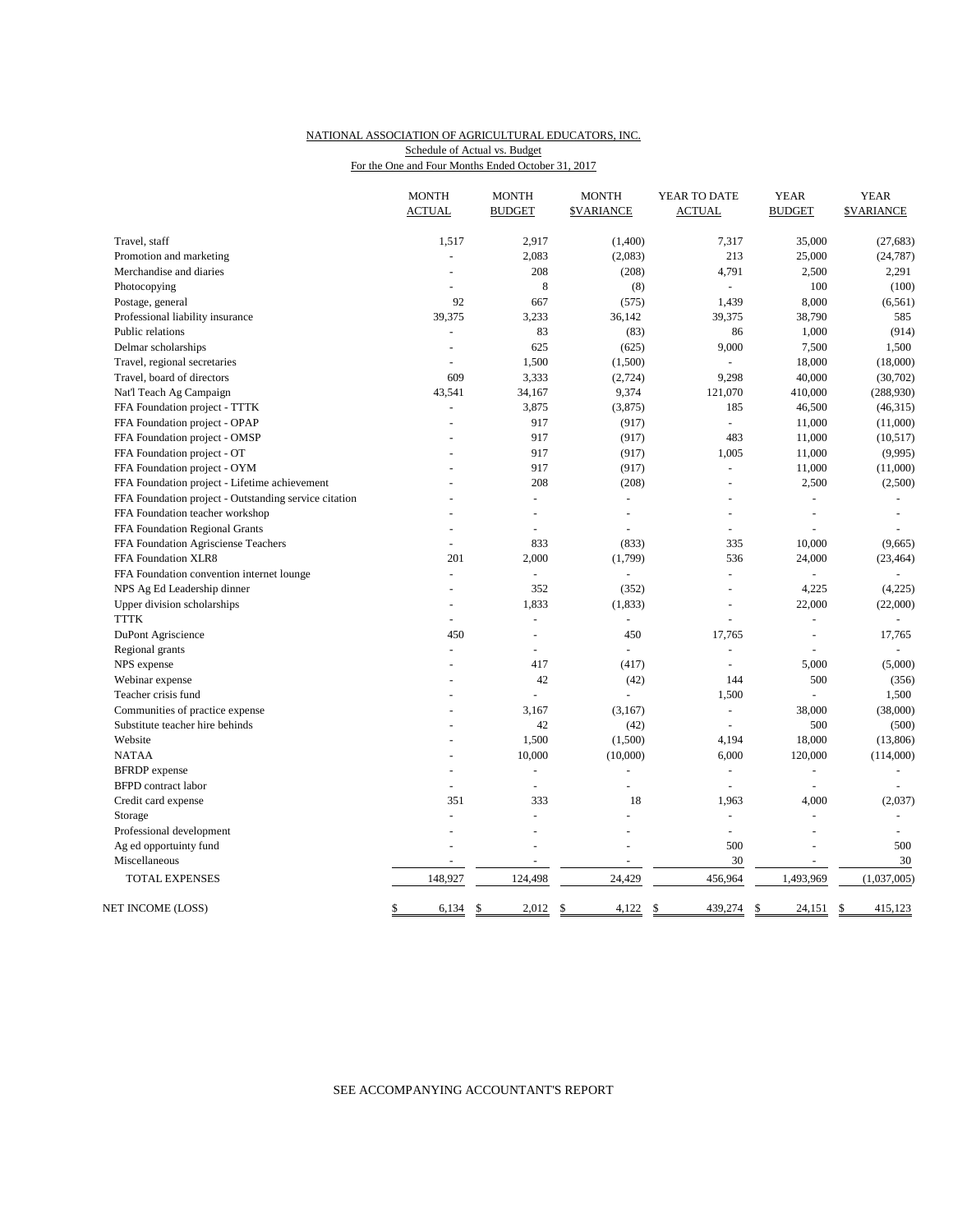#### NATIONAL ASSOCIATION OF AGRICULTURAL EDUCATORS, INC. Schedule of Convention Revenue and Expenses For the One and Four Months Ended October 31, 2017

|                                           | <b>MONTH</b><br><b>ACTUAL</b> |    | <b>MONTH</b><br><b>BUDGET</b> |    | <b>MONTH</b><br><b>SVARIANCE</b> | YEAR TO DATE<br><b>ACTUAL</b> |    | <b>YEAR</b><br><b>BUDGET</b> |    | <b>YEAR</b><br><b>SVARIANCE</b> |
|-------------------------------------------|-------------------------------|----|-------------------------------|----|----------------------------------|-------------------------------|----|------------------------------|----|---------------------------------|
| <b>REVENUE</b>                            |                               |    |                               |    |                                  |                               |    |                              |    |                                 |
| Convention, registration                  | \$<br>74.975                  | \$ | 9,583                         | \$ | 65,392 \$                        | 75,310 \$                     |    | 115,000                      | \$ | (39,690)                        |
| Convention, trade show                    | 300                           |    |                               |    | 300                              | 1,200                         |    |                              |    | 1,200                           |
| Convention, sponsorships - FFA Foundation |                               |    | 5,000                         |    | (5,000)                          | 19,680                        |    | 60,000                       |    | (40, 320)                       |
| Convention, host state social             |                               |    |                               |    |                                  |                               |    |                              |    |                                 |
| Convention, sponsorships                  |                               |    | 2,000                         |    | (2,000)                          | 3,476                         |    | 24,000                       |    | (20, 524)                       |
| <b>TOTAL REVENUE</b>                      | 75,275                        |    | 16,583                        |    | 58,692                           | 99,666                        |    | 199,000                      |    | (99, 334)                       |
| <b>EXPENSES</b>                           |                               |    |                               |    |                                  |                               |    |                              |    |                                 |
| Convention, plaques and trophies          |                               |    | 167                           |    | (167)                            | 335                           |    | 2,000                        |    | (1,665)                         |
| Convention, printing                      |                               |    |                               |    |                                  |                               |    |                              |    |                                 |
| Convention, awards                        |                               |    | 833                           |    | (833)                            | 1,005                         |    | 10,000                       |    | (8,995)                         |
| Convention, miscellaneous                 |                               |    |                               |    |                                  |                               |    |                              |    |                                 |
| Convention, meal functions                |                               |    | 833                           |    | (833)                            |                               |    | 10,000                       |    | (10,000)                        |
| Convention, promotion and marketing       |                               |    | 167                           |    | (167)                            |                               |    | 2,000                        |    | (2,000)                         |
| Convention, postage and shipping          |                               |    | 167                           |    | (167)                            |                               |    | 2,000                        |    | (2,000)                         |
| Convention, equipment rental              |                               |    | 1,667                         |    | (1,667)                          | 133                           |    | 20,000                       |    | (19, 867)                       |
| Convention, host state social             |                               |    |                               |    |                                  |                               |    |                              |    |                                 |
| Convention, committee expense             |                               |    | 379                           |    | (379)                            | 335                           |    | 4,550                        |    | (4,215)                         |
| Convention, sponsorships - FFA Foundation |                               |    | 4,583                         |    | (4,583)                          |                               |    | 55,000                       |    | (55,000)                        |
| Convention, travel/board of directors     |                               |    | 1,917                         |    | (1, 917)                         |                               |    | 23,000                       |    | (23,000)                        |
| Convention, staff travel                  |                               |    | 1,000                         |    | (1,000)                          | $\overline{a}$                |    | 12,000                       |    | (12,000)                        |
| <b>TOTAL EXPENSES</b>                     |                               |    | 11,713                        |    | (11, 713)                        | 1,808                         |    | 140,550                      |    | (138, 742)                      |
| NET INCOME (LOSS)                         | \$<br>75,275                  | S  | 4,870                         | S  | 70,405                           | \$<br>97,858                  | -S | 58,450                       | S  | 39,408                          |